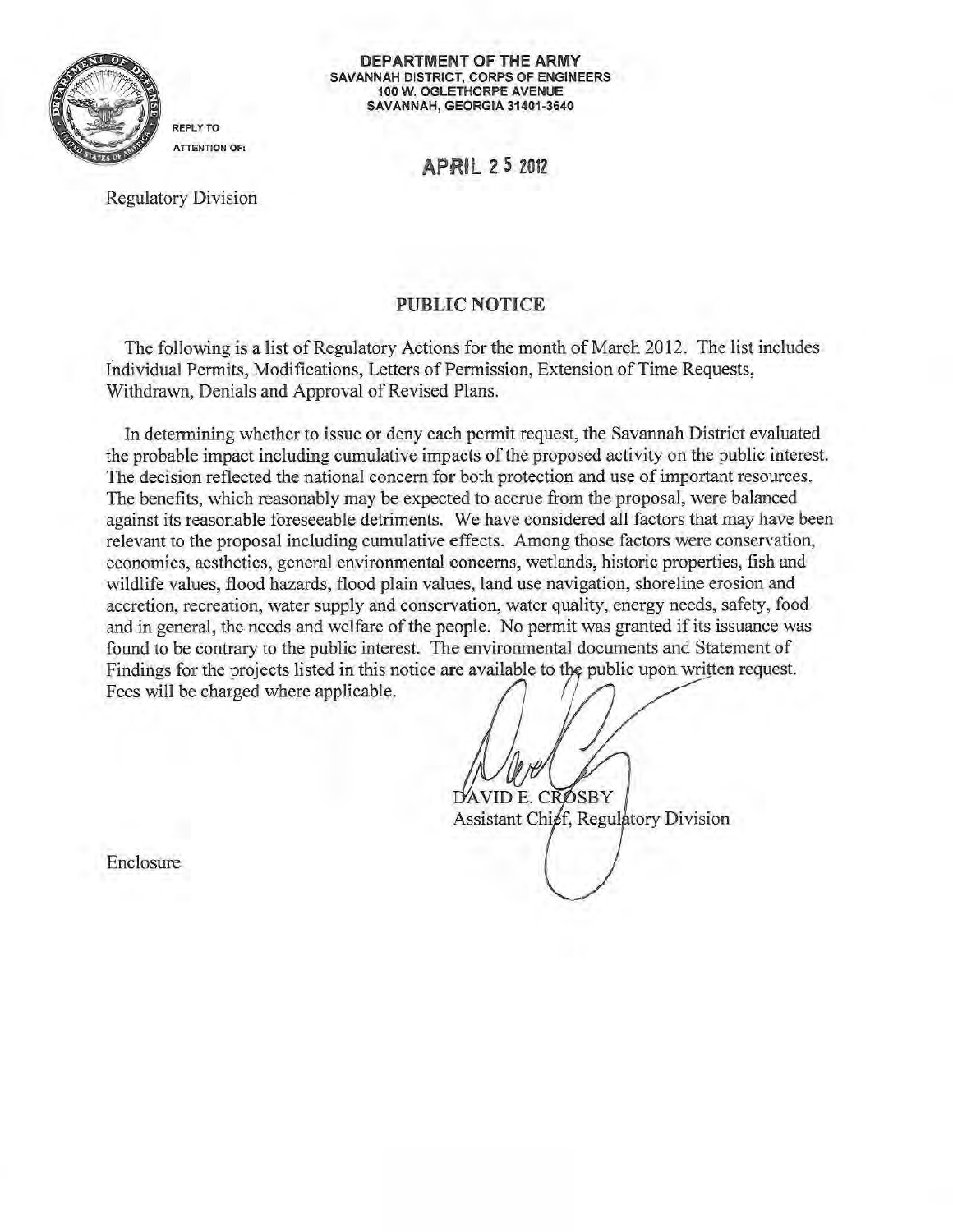## **PERMITS ISSUED/DENIED/MODIFIED And WITHDRAWN Between 1 March 2012 thru 31 March 2012**

| PROJECT NO. | PERMIT TYPE                                                                                         | <b>PERMITTEE</b>                                                                                                            | <b>COUNTY</b> | <b>WATERWAY</b> |
|-------------|-----------------------------------------------------------------------------------------------------|-----------------------------------------------------------------------------------------------------------------------------|---------------|-----------------|
| 199305520   | Individual<br>TYPE OF WORK: To modify and existing dock "1".                                        | Belvedere Island Dock 1                                                                                                     | McIntosh      | Unnamed         |
| 200012080   | Modification                                                                                        | Tussahaw Reservoir<br>TYPE OF WORK: To construct an Atlanta Gas Light pipe line through Butts, Henry and Spalding Counties. | <b>Butts</b>  | Unnamed         |
| 200112410   | <b>Time Extension</b><br>TYPE OF WORK: To establish an industrial park.                             | Muscogee Technology Park                                                                                                    | Muscogee      | Unnamed         |
| 200600827   | Modification<br>TYPE OF WORK: To impact 1.82 acres of jurisdictional wetlands.                      | Lovell Engineering Subdivision                                                                                              | Glynn         | Unnamed         |
| 200602492   | Modification<br>TYPE OF WORK: To construct a temporary bulkhead.                                    | SR100 Coosa River Bridge Replacement                                                                                        | Gwinnett      | Unnamed         |
| 200900229   | <b>Time Extension</b><br>TYPE OF WORK: To construct a single family dock.                           | Weller/Atlantic Coastal Properties LLC                                                                                      | Glynn         | Unnamed         |
| 200901007   | Individual                                                                                          | Fort Stewart/Unmanned Aerial<br><b>Systems Complex</b>                                                                      | Liberty       | Unnamed         |
|             | TYPE OF WORK: To authorize the construction of an unmanned Aerial Systems Complex.                  |                                                                                                                             |               |                 |
| 200901400   | Individual<br>TYPE OF WORK: To construct a new mining facility in the City of Camak, Warren County. | APAC Mid-South Inc.                                                                                                         | Warren        | Unnamed         |